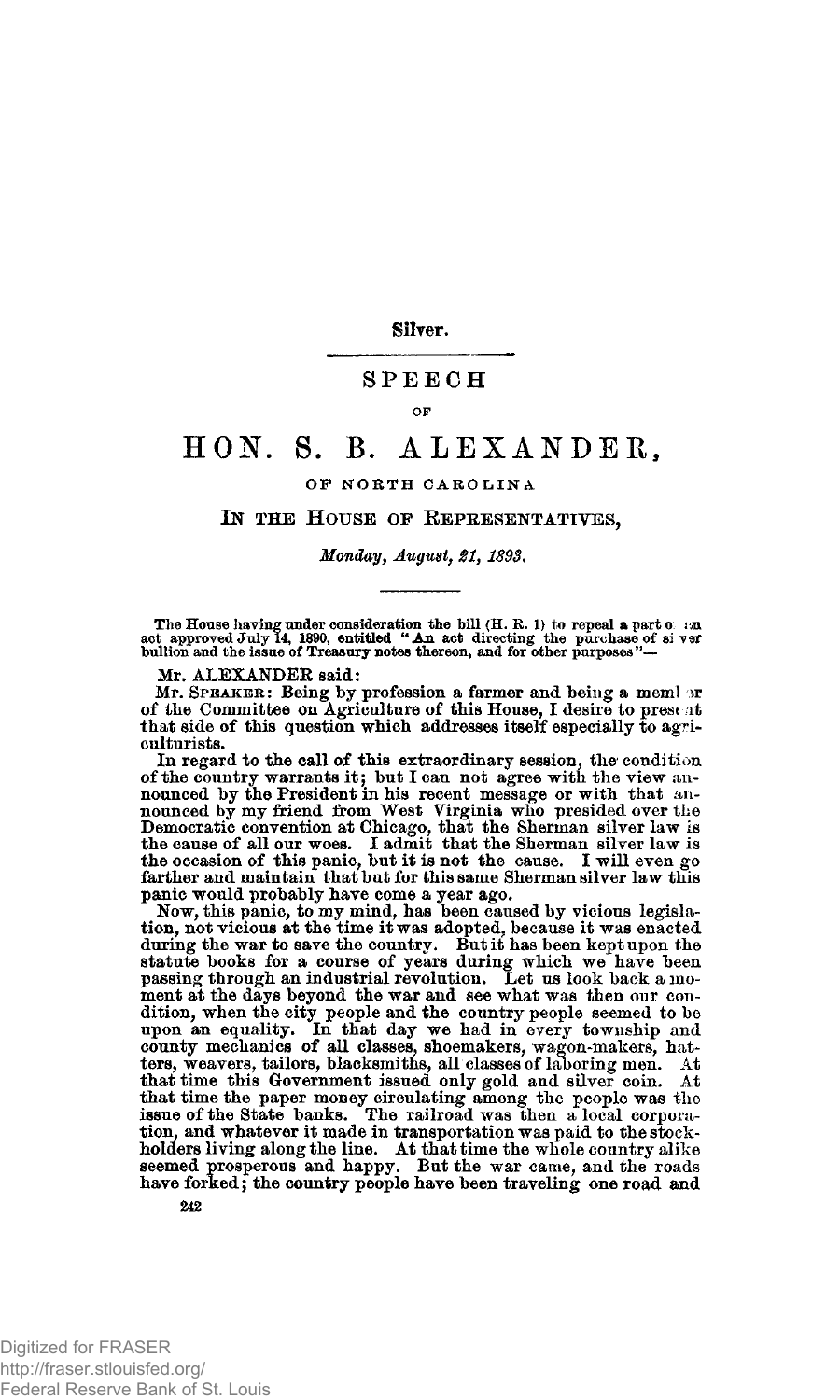the city people another. Now I desire, not in a spirit of antagonism to the cities, to present this view; but it is just that gentlemen living in our cities should see how hard have been the times upon the farmer.

After the war, when cotton was high, when all commodities commanded war prices, there came upon us a system of banking extending from New England to the Rio Grande, which was totally unsuited to us. Money was scarce; it flowed freely from the North to buy our cotton, and at such large prices that we thought we ould soon get rich. But here came t system which, if you will examine it, you will find can not run a single year without the deposits of the people. Our people believing that the Government was strong and would protect them,<br>placed their deposits in those banks. These same national banks<br>became competitors with the people for money. Why, sir, after the<br>war, many of those institutions high as 3 per cent per month.

Now the farmers had a hard, hard time. They had no money. They were forced to raise money by some means, and it took more money to run the farm after the war than before, because the me-chanics had left the country ana everything had to come from the stores, and they were forced to get money and pay an enormous interest to the bankers, or to the few who held money, for its use. And not only that, Mr. Speaker, the railroad system, and I wish to impress this on the minds of members present to show how they have minimized the price of the farmer's products in this country. Before the war they had no great connections. But after the war the great railroad system of the country was developed, extending from one side of the country to the other. If the wheat crop failed east of the Alleglienies it made no difference in the price, because the railroads would bring the wheat from the Dakotas and other sections and place it in the cities of the East; so that they got it at a minimum price, and the farmer realized no increase in price by reason of a short crop in his locality. They have carried this system to such a degree of perfection that there is not a farm product in this broad land but has to be marketed in this country at the minimum price on account of this very fact.

To illustrate the effect of the railroad system on farm products more fully, let us take beef cattle for an example. They are bought<br>in the western country and shipped here all along the mountain<br>ranges from here to Alabama. True it is dressed beef as a rule, but it is so cheap—that is to say, it is shipped at such a low rate that the minimum price is preserved all along the entire line wherever it is received. Not only that, sir, but take even cotton: the mills in my part of the country can receive it, brought from any part point in the State cent a pound—and the cost of production must be  $2\frac{1}{2}$  cents per pound in favor of Texas.

Now with the crops being marketed at the minimum price, with a greater demand for money than was ever before known in this country, with no chance to get money at a reasonable rate of interest, we find the farmers falling, one after another, in every part of the country, until they become what is known as " time price" men. Now these time price men are unable to get money in their localities. Their land and their stock is their entire collateral to offer for it. But the banks will not take the stock, and they are pro-**242**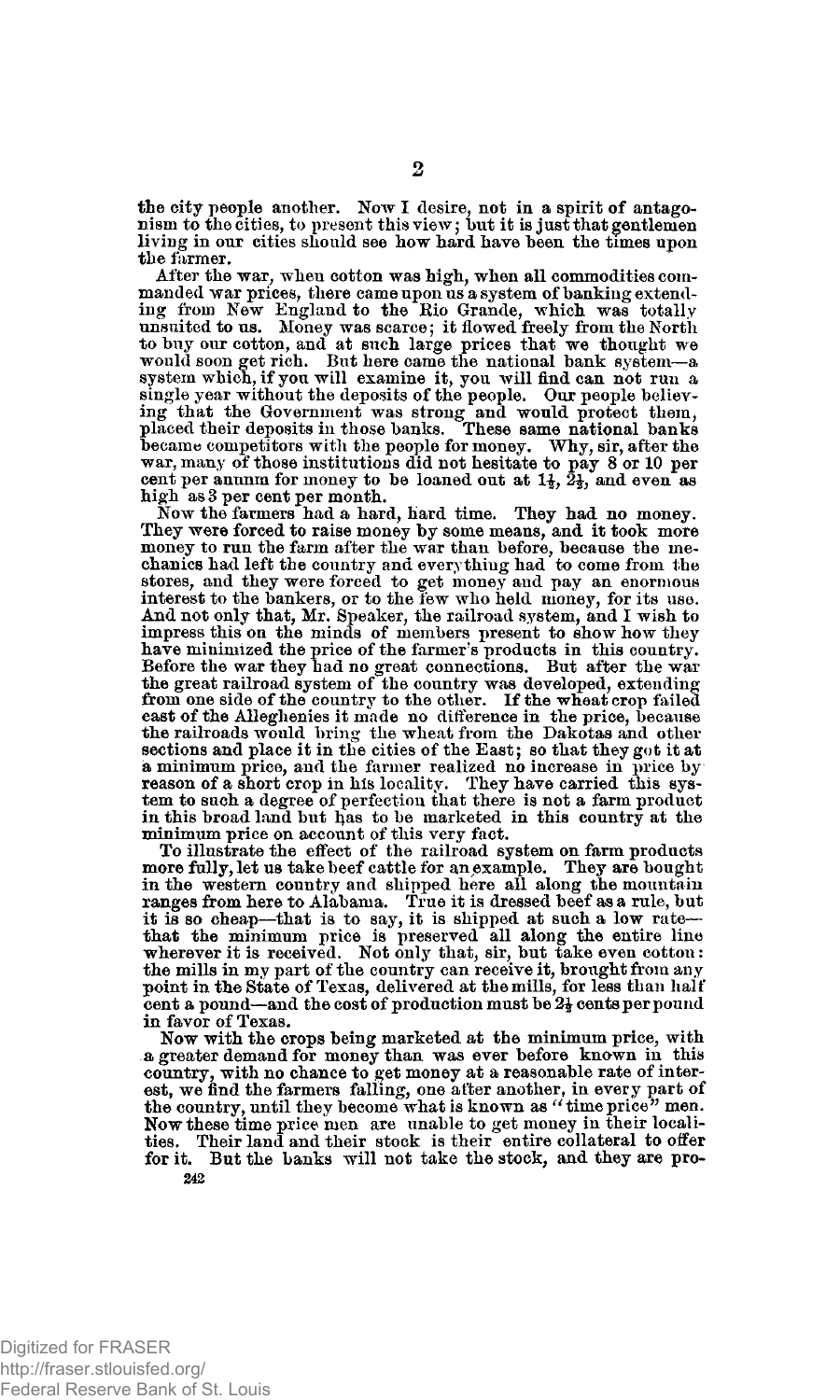hibited by law from taking the land as collateral security. In this condition of things they have to go to the merchant, and the mer-chant having to run risks in carrying so many of them, not only the risk whether the man will live to carry out his contract, but the risk of the seasons, have to charge exceedingly high prices; so that you find that the "time price men" have paid from 40 to as high as 800 per cent for the use of money, for they all have to use merchandise to a great extent instead of money.

Mr. Speaker, they have a term (I believe it extends from here to the Rio Grande) known as " running a man." When a man can not borrow any money from a bank or the few who have it, he is com-pelled to go to the merchant and be "rim" by him, as the term is. Now, whoever started that word was as fortunate in the selection<br>as the man who started the term "carpet-bagger" in the Seuth Because the man is actually run. It runs him all the entire year and when the year ends he finds, when he settles up, nothing to go on, and he is ready to start in on another year's " run." This condition of things, this usurious interest that they are compelled to pay, has brought the entire farming population of the country, from here to Texas, almost to the verge of ruin. It is indeed a very serious condition. Now let us see how it affected the cities.

The national banks got most of the money—that is, the money of the city people and the money of all such country people as would put it into them and the people that could be induced to lend it to<br>them at 4, 6, or 8 per cent. Not only that, but there was a system<br>of bank checks by which the currency of the cities was augmented<br>to an unlimited amount city people as money. Many a time when I would go into the city I could see every man paying his debts with checks, and no money was needed even in traveling here and there. The check book was all that was wanted and no money was required. Consequently, they could more than double or treble the capacity of the volume of money, or its equivalent for use. But the man who knows the worth of money knows well that the largest volume controls those who have the least.

Now, sir, not only that, but it enabled them to double up their securities and use them as money. Take, for example, a man who had \$100,000 worth of railroad bonds. Say he went and borrowed \$75,000 on the bonds, he did not receive any money. He simply had \$75,000 entered in his bank book, and received a check book, and when he wanted to put that money in circulation he did not pay out actual money; he gave his check, which passed instead of money. Now in this way they doubled up the amount of securities, the amount of money, or that which served as money, until the term "prosperous" for cities seemed to lose its meaning, and there came in a new term, "boom."

The great cities were on a boom, and they prospered as they never prospered before. They controlled everything, and the cities that had the greatest amount of securities to hypothecate, under this system of bank checks, controlled the greatest amount of property ; and hence you see that in the great cities they own all the railroads and all the interest-bearing bonds and almost all other interest-bearing securities. Now this gives them a most wonderful advantage. This system has broken down, and that is what has caused this panic. It very nearly came before. Have gentlemen forgotten that only a few years ago they had to telegraph the Secretary of the Treasury to go to New York for consultation, and that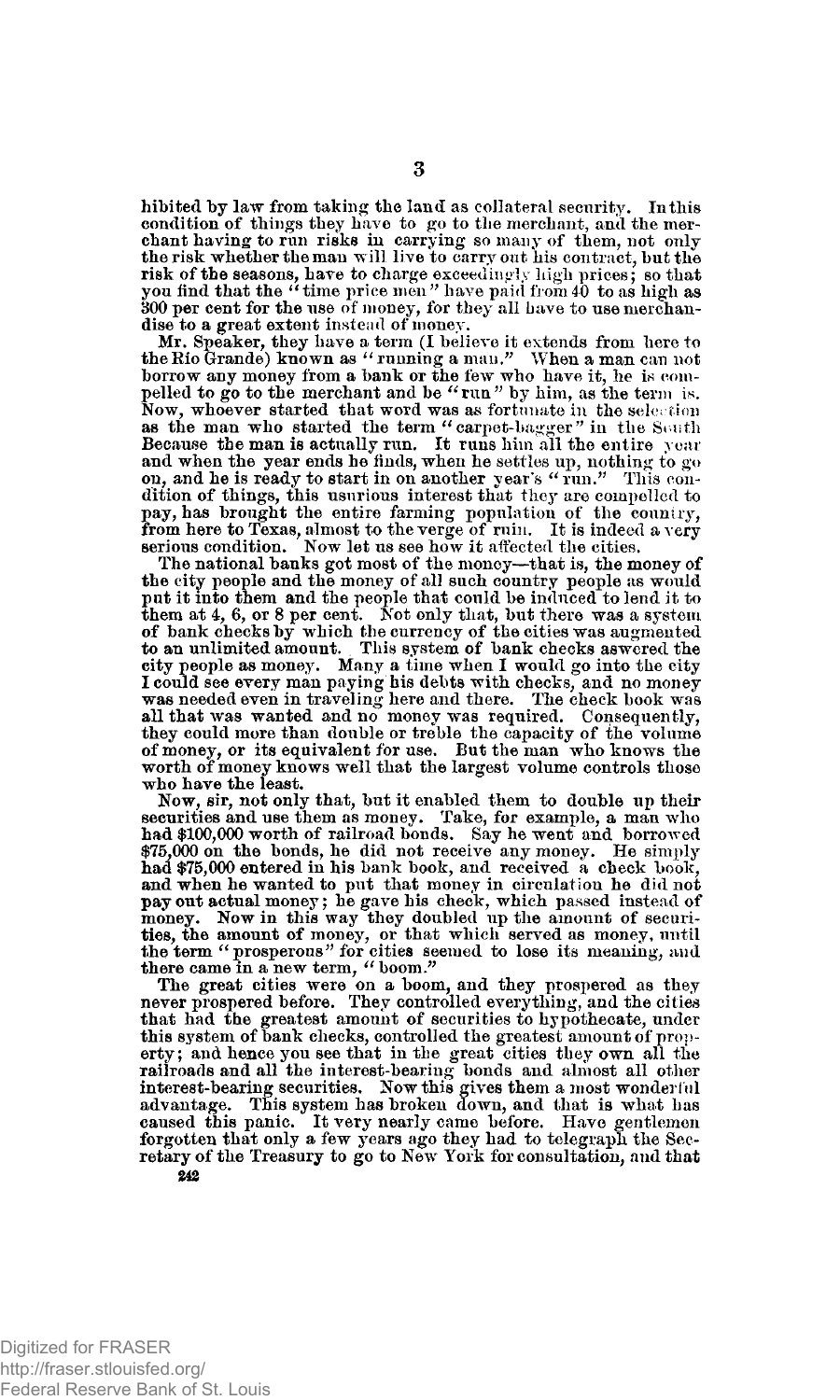lie had to purchase bonds in order to relieve the pressure? Have they forgotten that from \$40,000,000 to \$60,000,000 of the people's money were kept in the national banks in order that the people might not be distressed for currency ? In any one of those years if a single bank had failed another one possibly would have failed, and another, and this crisis would have come.

Now, I can not see how the Sherman law, issuing one hundred and forty-odd millions of dollars, should have anything to do with this panic. In other words, if the situation was relieved in New York by the Secretary of the Treasury buying the bonds of the Government and the deposit of money in the national banks, it was just simply the want of currency that threatened the panic, and how could the \$140,000,000 of currency issued under the Sherman silver bill have produced the panic? That is one thing that I cannot really understand.

As my friend from Indiana [Mr. **COOPER**] says, 90 per cent of the business of the country was done by checks and evidences of credit. Now, that system having broken down, it resolved itself just into this condition: Suppose you had a water mill that only had 10-horse power, and you supplemented that by an engine of 90-horse power, in order to do the work of a mill that required 100- horse power. Suppose that 90-horse-power engine broke down or collapsed, could your water power of only 10-horse power keep all that machinery in motion? Why, certainly not. It would be bound to stop, and that is just what has clogged the wheels of this country.

Go to your own internal-revenue offices and you will find the collectors will not take a single check. They want currency. Go to every railroad or corporation of any kind and you will find they will want currency. Go to your hotels and they ask for currency.<br>The system by which we could and when it collapsed we were thrown back upon the little power

remaining, and that has clogged the wheels of commerce.<br>Now, Mr. Speaker, the only way I can see to relieve this panic is<br>by currency. It prevented it several times in previous years. One<br>of the wisest of our Secretaries o tion to the fact that the financial system, with which we are now dealing, had its severest strain in the months of August and September; and the reason he assigned was that there was no elasticity in the system, and that currency was demanded at that time to move the crops. The money had to leave the money centers, and  $\epsilon$ - the crops of the country increased, the necessity for more money **1 3Coming** so great, there was not elasticity enough to furnish the no oney by which they could move the crops and transact the busi-ness in the cities. Now, if that is true, there can be no question b it what it will take currency to relieve the situation; and I would no more hesitate to vote for one hundred or two hundred or three hundred millions of legal-tender notes, and get them into circulation among the people at once, to relieve the pressure of this panic,<br>than I would hesitate to vote for it for the defense of this country<br>if it was invaded by a foreign foe. The amount of property that<br>may be destroyed ma by a foreign enemy.

The condition that confronts us is really sad and serious. We find the crops of this entire country ready to move and not a dollar to move them. I see in a paper that in my own State, where a man has brought into a town a bale of cotton; he could not sell it,

4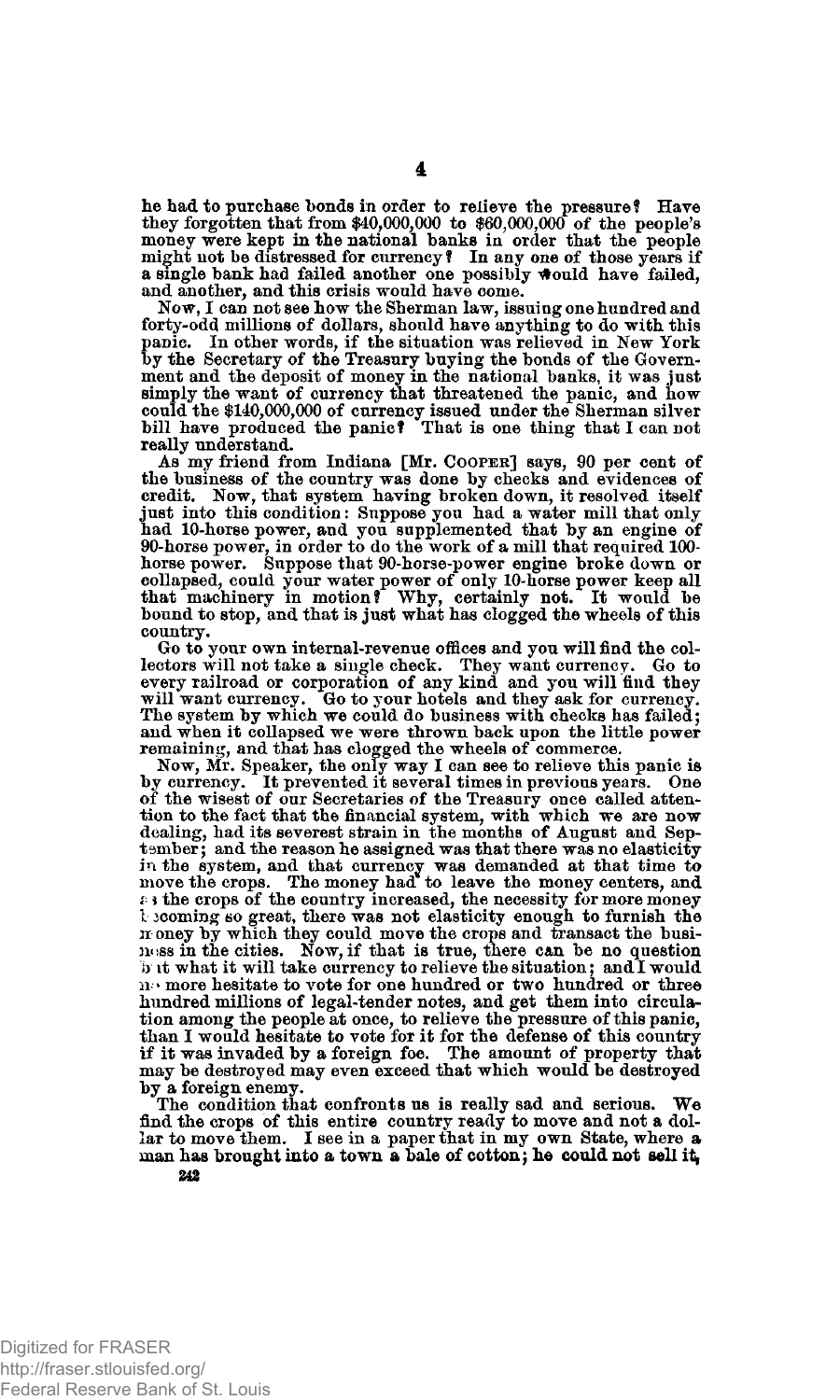because there was no **money** to buy it. Now, under the present condition of things, if this Congress does not relieve this country at once, and if the farmers of the country are robbed of their year's labor, there is going to be trouble. The mechanics in great cities are already thrown out of employment, by reason of tlie fact that there is nobody to buy the goods which they make. Probably some of them are now suffering for the breadstuff's of life. So that it is a serious condition that confronts us, and it is urgent, immediate reliet that this country demands. It reminds me of an old Methodist minister who tried to organize a church. They met in March, and while discussing what salary they would pay, one brother rose and said:<br>"Why, brethren; we can't tell what kind of crops we are going to<br>have. Let us postpone this thing until next August and let us see<br>then." The old minister r gray horse that is hitched to that hickory tree is mine, and if we can get along without your assistance till next August we will not need it.

And it is pretty true of the condition of the farmers. If they do not get this relief by the middle of October, they will be so virtually ruined that all you will have to do will be to pass the Torrey bankruptcy bill that was offered in the last House. The necessity for immediate relief is pressing. In the bills before me 1 can see no immediate relief. If there is any relief at all, it is that which is offered by the gentleman from Missouri [Mr. **BLAND**] ; but if you would run your mints and run them night and day, you could not coin enough silver dollars in time to relieve tlie present condition. So that I would like to have seen offered to this House a bill which would immediately relieve this country and start the wheels of commerce and trade in motion.

While I am on the floor 1 want to call attention to a financial system that we probably ought to adopt. I have studied over this question of how the farming classes might be relieved. I have tried to show to you that they had no means by which they could pool their assets and use them as money, as city people use checks. I have tried to show that they required more actual money in their farming operations now than they did before the war, and the only system that I can see by which they could be relieved after this pressure has passed is by State banks, a repeal of the tax upon State bank circulation. Most people urge as a reason why the tax on State bank circulation ought not to be repealed is because it is not good everywhere—that a bill from North Carolina will not pass in Ohio or in Indiana.

Mr. Speaker, that is the very reason I advocate it. If that bill was good everywhere, we could no more keep it than we can keep these national bank bills. It is the very fact that it is not good everywhere that makes it return to its place of issue; and as the people who know the banks know whether it is good or not, they are the ones for whose benefit it remains, and they are the ones to be benefited by it, and they will take it and it serves them as money. Rather than see that fail, I would urge that the 10 per cent tax on the State bank circulation be amended so that it would place a tax on the bill in a State different from that in which it was issued. That would keep these State bank bills from going into States where they were not wanted.

Many gentlemen who have not been engaged in farming do not know how important it is for the farmers to have money from May to August, which is the time in which the crop is made. If, by

**242**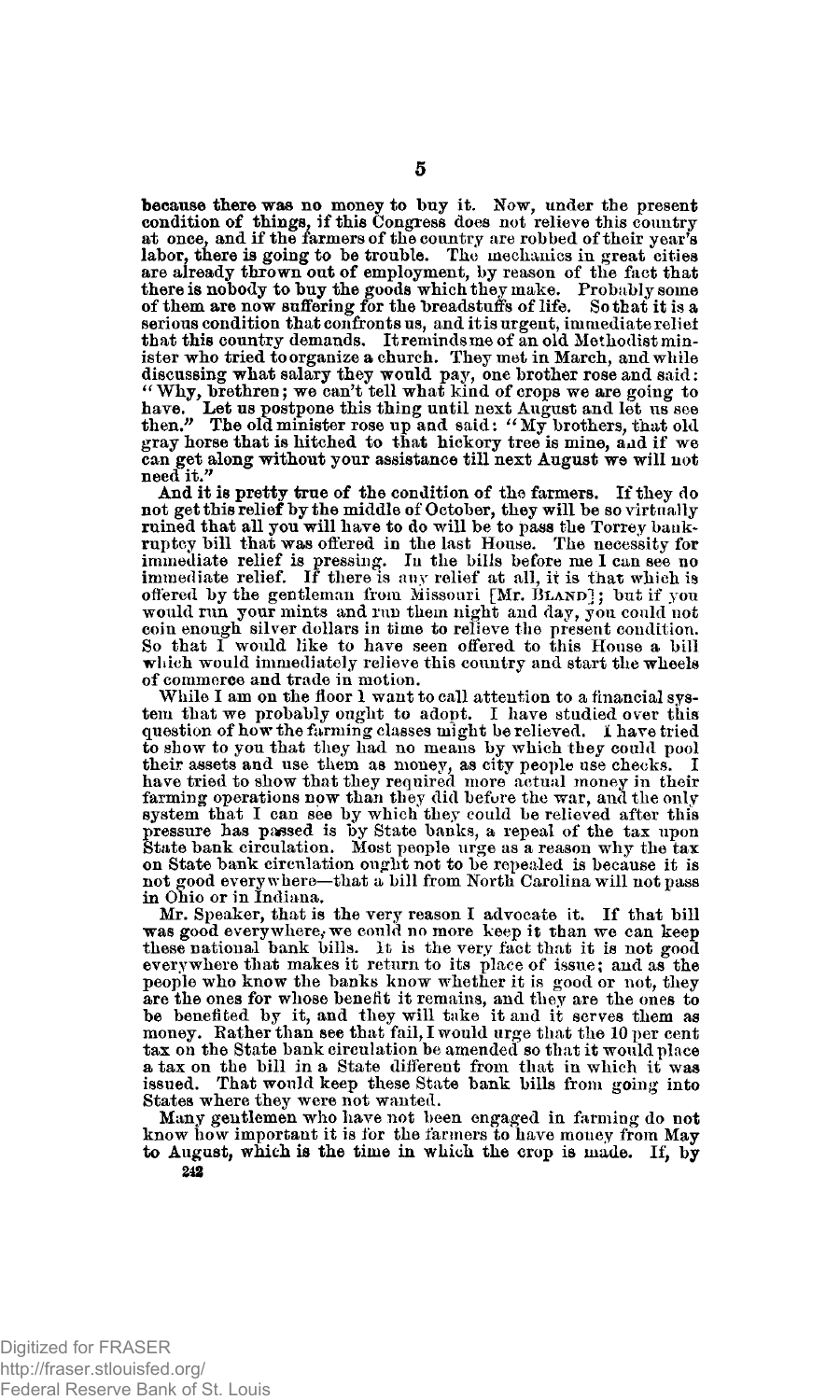reason of drought or any untimely circumstance, they are out of money, \$20, \$30, or \$50 is a big thing to them; and when they can not get that, and have to go to the store and buy goods to exchange for labor, it makes the interest too high. Now, if they can get this old banking system the farmers can pool their assets in the State banks; they can put their money in there as they have done before in this country. In North Carolina over 80 per cent of the stock of the State banks before the war was owned by the farmers of the State, and to-day there is less than 10 per cent of the national-bank stock owned by farmers. Another fact I would like to call attention to, and it is that, no matter what system the United States Government might adopt, it cannot fit every section of this country alike. There would be some who would be benefited more than others. Now this local circulation thac would go only among the people in the State in which it was issued would relieve that condition. I am satisfied that it would give satisfaction upon a trial.

In regard to silver, Mr. Speaker, money according to the definition where I come from, is simply a medium of exchange. We recognize that this Government can not give to money more than four powers— the power to represent value, the power to exchange value, the power to measure value, and the power to accumulate by interest. Now, the question is, what will the Government make that money out of. That may be a matter of policy, or it may be a matter of necessity. But our people have been taught that gold and silver was the best to make money out of. They know that gold and silver has seen empire after empire go down; that there is no nation that has survived its use; and then many of them recollect that during the late war, when the Confederacy first issued its notes, they were as good as gold, and exchangeable for gold, but as the war pro-ceeded and the fortunes of the Confederacy commenced to waver, they knew that gold and silver would survive the wreck of the Confederacy and everyone would prefer money made of gold and silver.

All country people prefer it, for the reason, among others, that if a house is burned down the money is not totally destroyed, the bullion may still be recovered, and because rats can not destroy it as they can destroy bills. Recognizing that gold and silver money as being stronger than the Government itself, they feel that it is good enough for them. But the most pressing question at this time is not what kind of money there shall be, or what it shall be made of, but how much of it is to be issued and kept worth a hundred cents on the dollar? That is the great question with them. They prefer gold and silver, but they want enough of it to do the business of the country and to relieve this pressure. Mr. Speaker, I have not time to describe to this House the true condition of our farmers.

It would take too long, but if I had the time I know that the remarks that I would make about the farmers in my part of the country would apply as well to those of New Hampshire, New York, Minnesota, or other States. The same condition is extending everywhere. I have seen in agricultural papers accounts of abandoned farms in Rhode Island, abandoned farms in New Hampshire and other States, with complaints of the difficulty of making both ends meet.

Now, as this financial policy has been kept in force all these years by the Republican party, there having been no change of law per-mitted, the people are looking to the Democratic party for a new and more equitable system; and I say here to-day that if the Demo-

**6**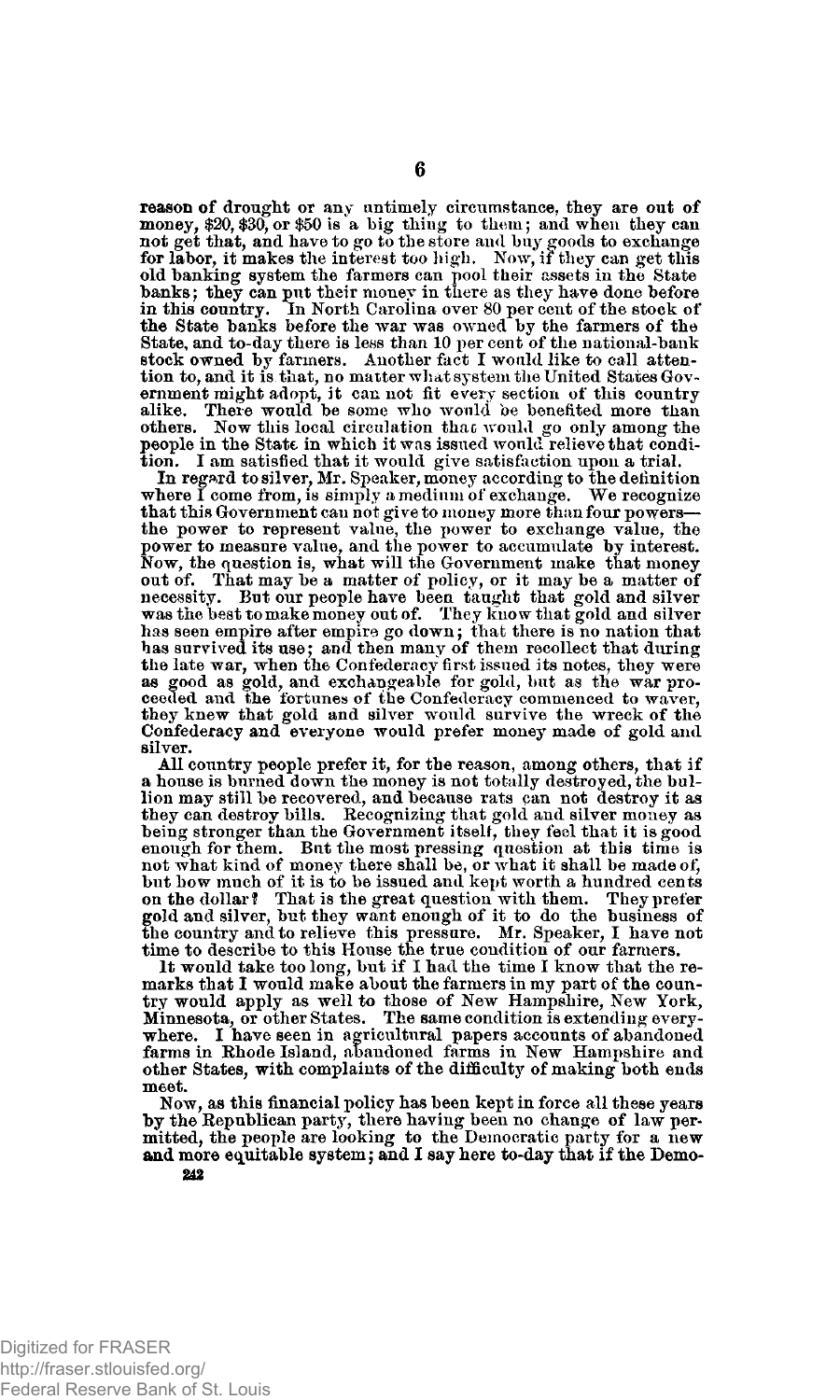cratic party comes up fully and squarely to the requirements of the situation, there will he no question whatever as to their remaining in power for all time to come, because the true habitat of democracy is among the people of our country who labor in production.

Mr. Speaker, as I may not have another opportunity to discuss the measures that are brought forward here for the relief of the existing distress, I will call attention to some of them now: Hie bill of Mr. Johnson of Ohio is good, as far as it goes, as a means of getting out more money at once among the people.

The next bill that I hear of is one which proposes to authorize an increase of the issue of the national banks to 100 per cent of their bond deposits. To that our people are opposed. We do not like that system. It is the system that has accumulated the money of the country at certain cent everybody by borrowing money.

Not only that, Mr. Speaker; when the Farmers' Alliance met in St. Louis in 1889 and promulgated the demand known as the subtreasury plan, I do not suppose there were a half-dozen men in that body who had any idea that that plan would ever be enacted into a law, but it was simply used to educate the people, and especially to educate them in regard to the national banks, because the farmers regarded those banks as no more than subtreasuries.

Why should five gentlemen who owned 3,000 bales of cotton, or 100,000 bushels of wheat, why should they not be allowed to ware-house it and draw 90 per cent of currency upon it as well as five gentlemen who own \$100,000 in United States bonds? The sab-Treasury suggestion of the Farmers' Alliance was directed purely and squarely at that system, and I must confess that our farmers can not see the difference between the two cases. The bonds are private property, the Government has nothing to do with them except to pay them as they become due. In like manner the cotton and the wheat are private property.

Not only that, Mr. Speaker, even this Sherman silver law creates a subtreasury. It brings the product of the mine and warehouses it, and pays for it dollar for dollar at the market price. In making that fight we simply desired to educate our farmers so that they will be able to protect themselves, because we believed that this very kind of situation was going to come about very soon. We very kind of situation was going to come about very soon. did'not think it would be quite so extensive as it seems to be in the cities, but we saw that the condition of the farmer would be just what it is. We can not see any reason why the United States should pay a man, simply because he calls himself a banker, 100 cents on tine dollar, and interest on the bonds besides. We want money that is not tampered with by the corporations. We want money direct from the Government, and if corporations are to have anything whatever to do with the issue of currency, let them be governed in their own States so that no influences can be brought to bear by which such a state of affairs as we now have can be made to recur.

Now I do not want to believe that the bankers have had anything to do with this panic, because bankers are the last men in the world to want a panic. A capitalist engaged in legitimate business is one of the last men in the world who would want a panic. state of affairs does exist, and it strikes me with peculiar force that if the Sherman law is repealed and confidence is restored to the country, and money comes out from its hiding places, and business<br>starts up again—if these things come to pass, I say, it will seem to me very much as if the forty men described by the gentleman from